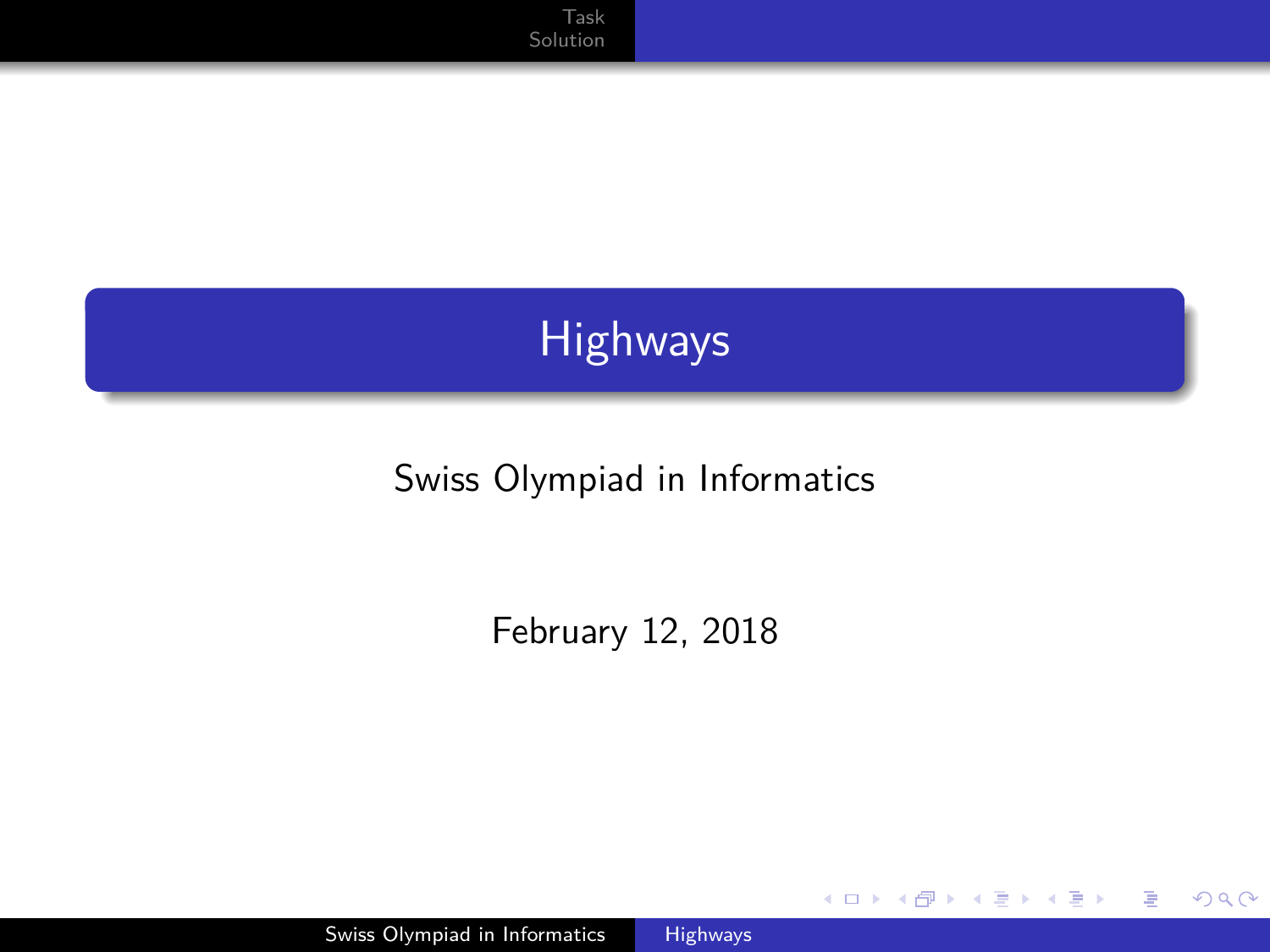N cities are connected by M roads. You want to upgrade some roads to highways so that every city is incident to an **odd** number of highways.

- **Q** Can this be done?
- Which roads should be upgraded?

<span id="page-1-0"></span>つくい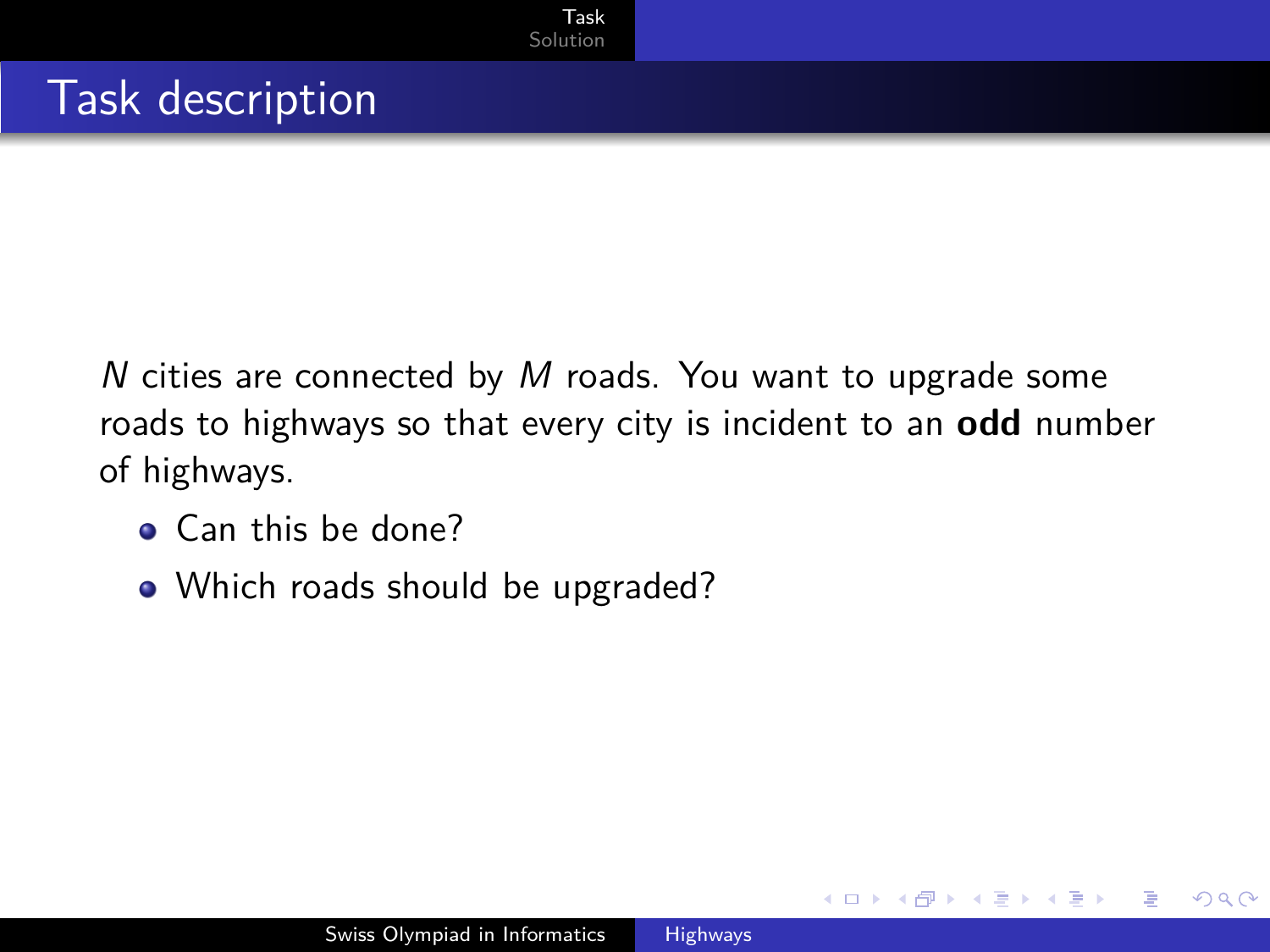## Handshaking lemma

The number of nodes of odd degree is even.

• Proof: The sum of degrees is twice the number of edges.

<span id="page-2-0"></span>つくへ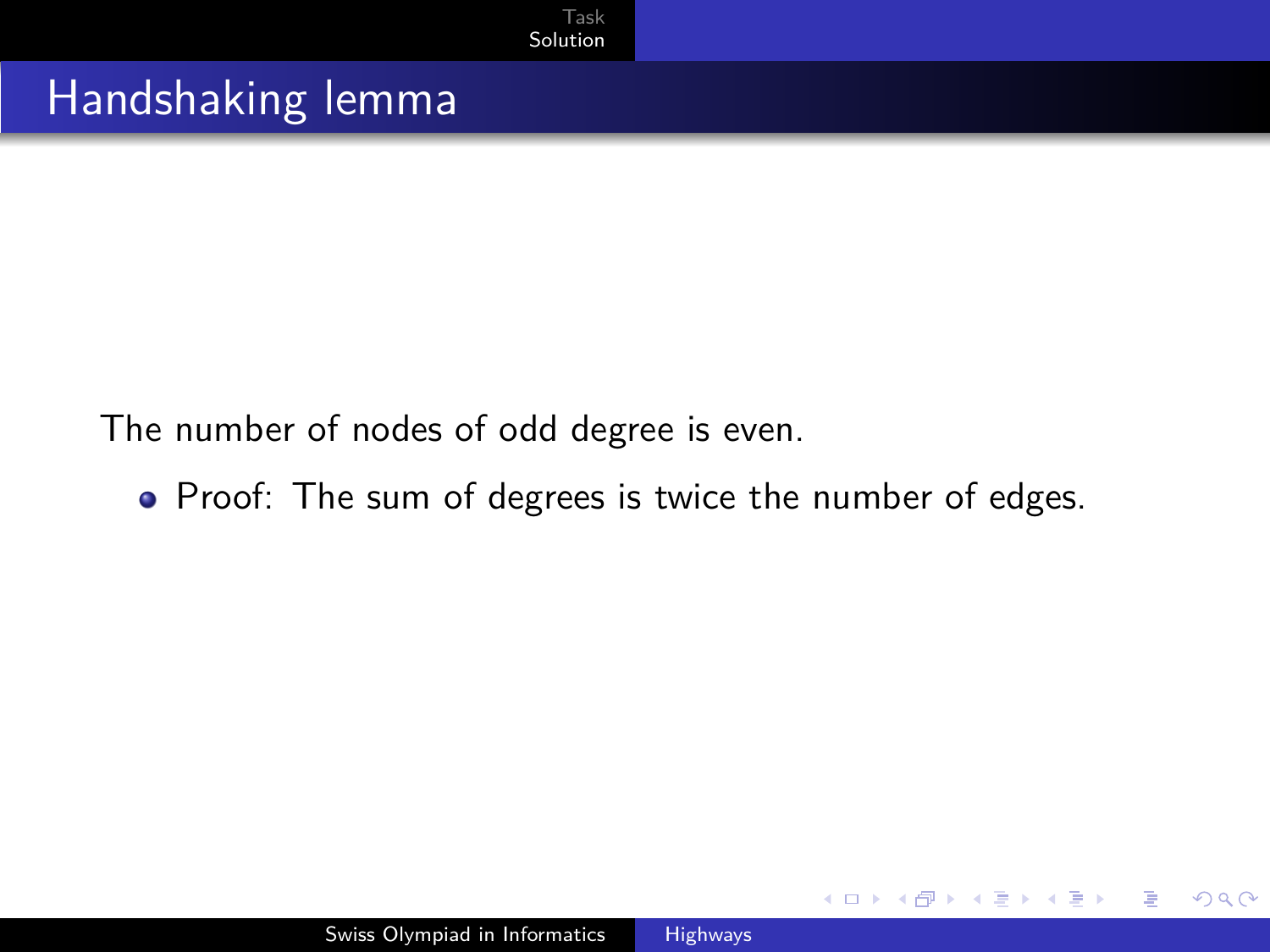[Task](#page-1-0) [Solution](#page-2-0)

Connected components can be solved separately. Dfs gives us a dfs tree. We'll only used tree-edges.

つくへ

∍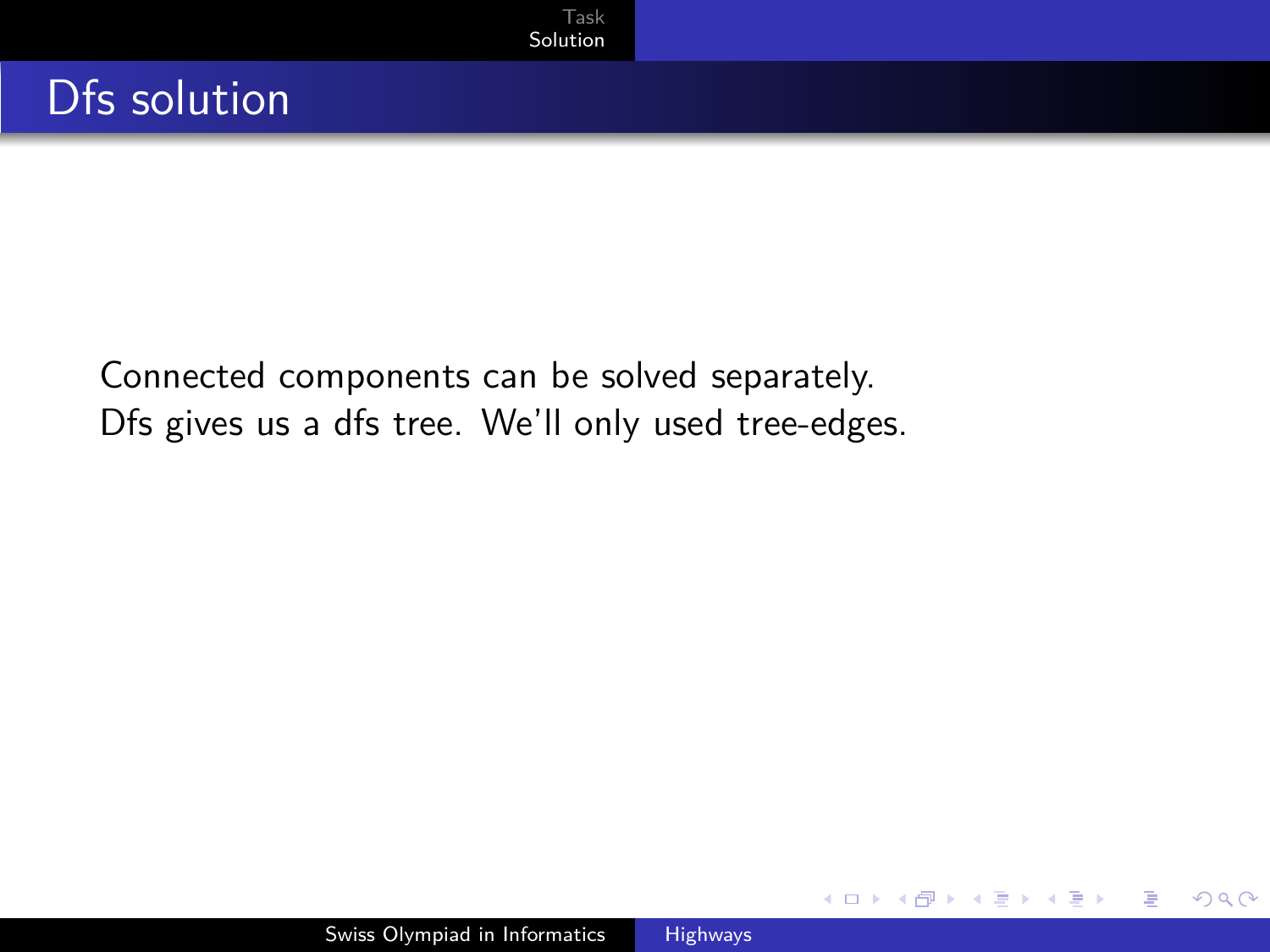Connected components can be solved separately. Dfs gives us a dfs tree. We'll only used tree-edges.

[Task](#page-1-0) [Solution](#page-2-0)

For a non-root node, we can use the parent edge to make it's degree odd.

つくい

• The only problematic node is the root.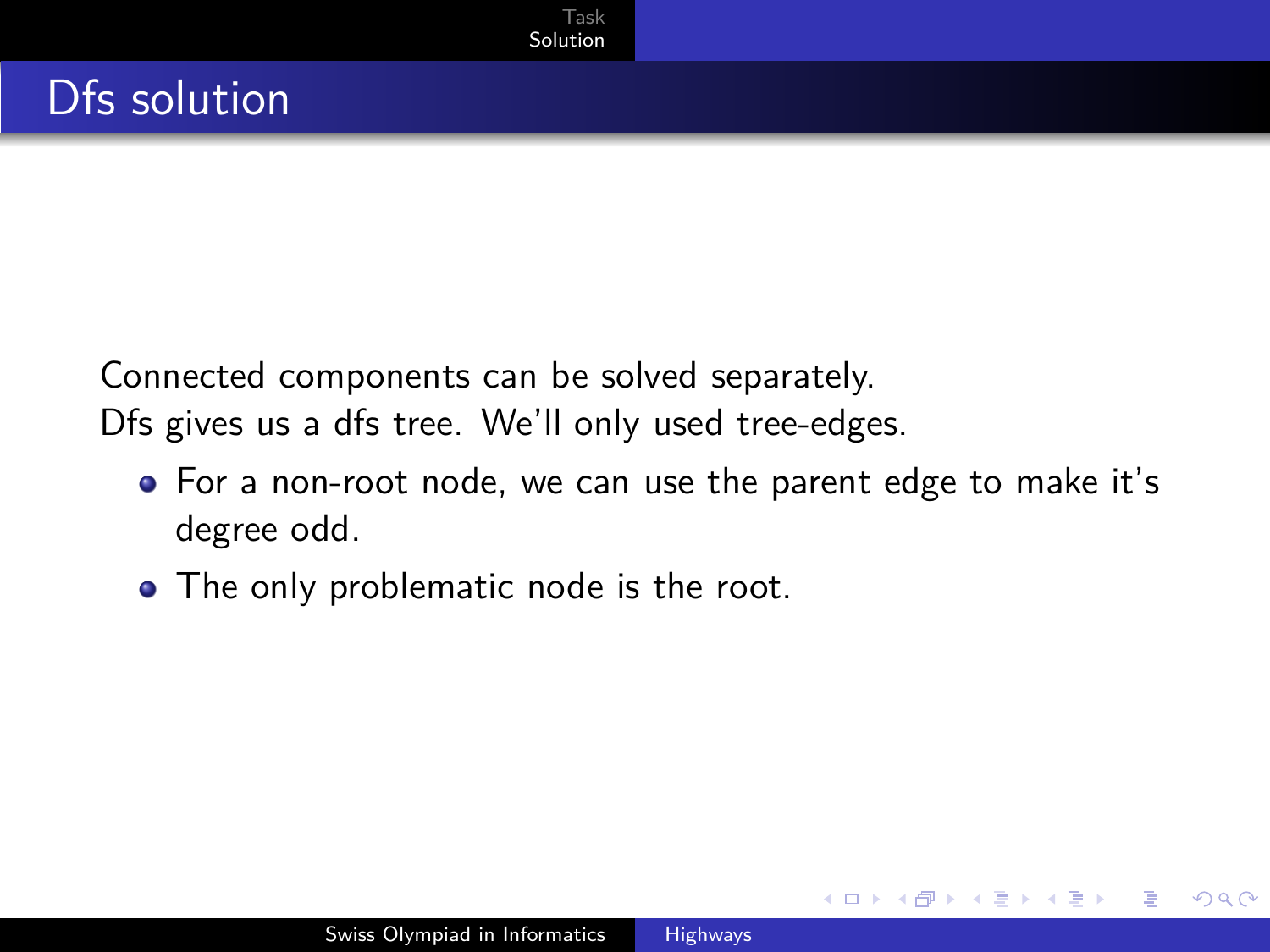## Root problems (single component)

If the root has got even degree.

• All other nodes have got odd degree.

 $\Rightarrow$  There's en even number of non-root nodes, so the total number of nodes is odd.

つくい

In that case there's no solution (Handshaking lemma).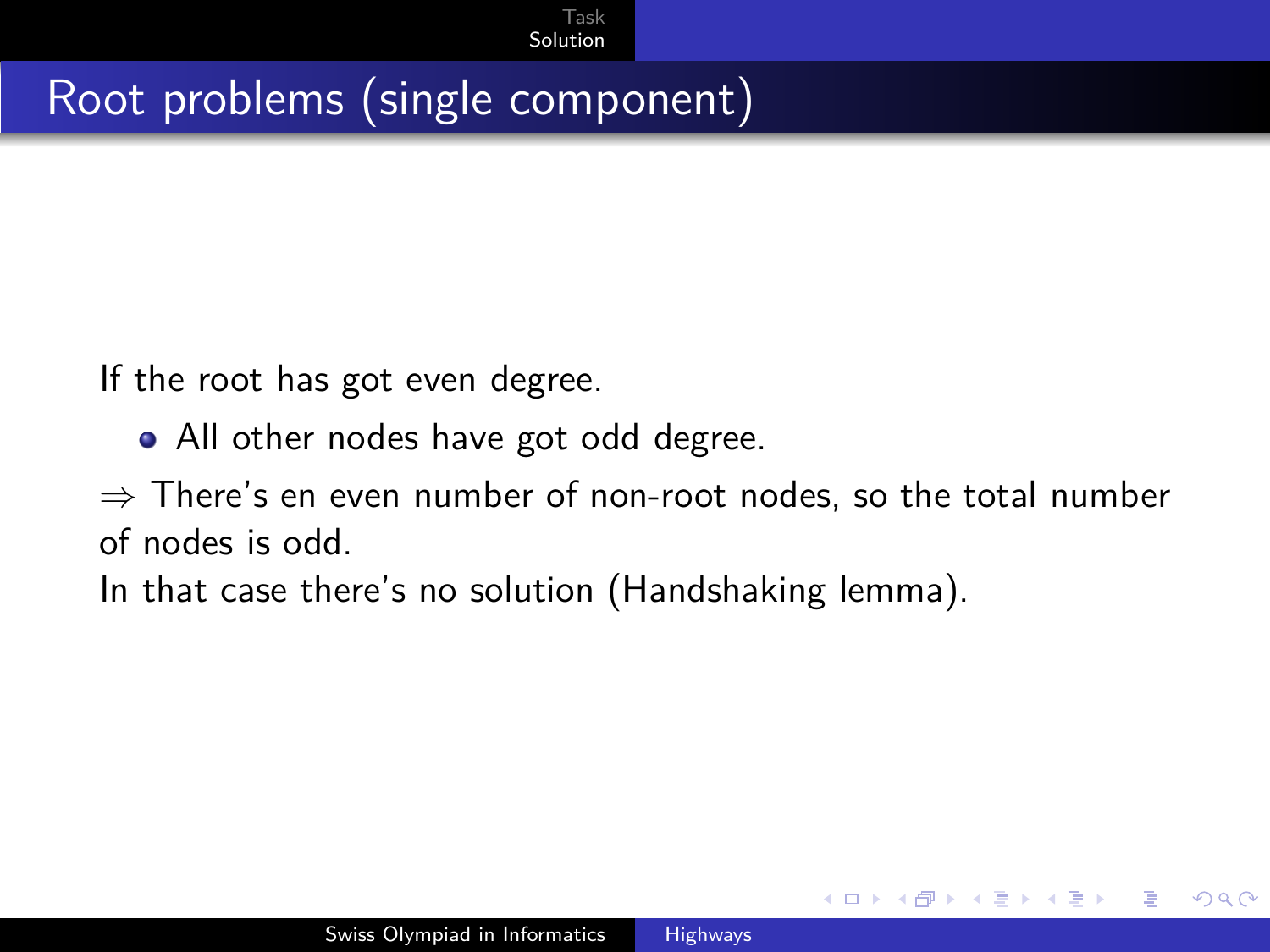#### Code: dfs

```
1 vector<vector<int>> g;
2 vector<pair<int,int>> edges;
3 vector<bool> vis;
4 int dfs(int x,int p){
5 if(vis[x]) return 0;
6 vis[x] = true;7 int r=0;
8 for(int y:g[x]) r+=dfs(y,x);9 if(!(r%2)){
10 edges.emplace_back(p,x);
11 return 1;
12 }
13 return 0;
14 }
```
つくへ

[Task](#page-1-0) [Solution](#page-2-0)